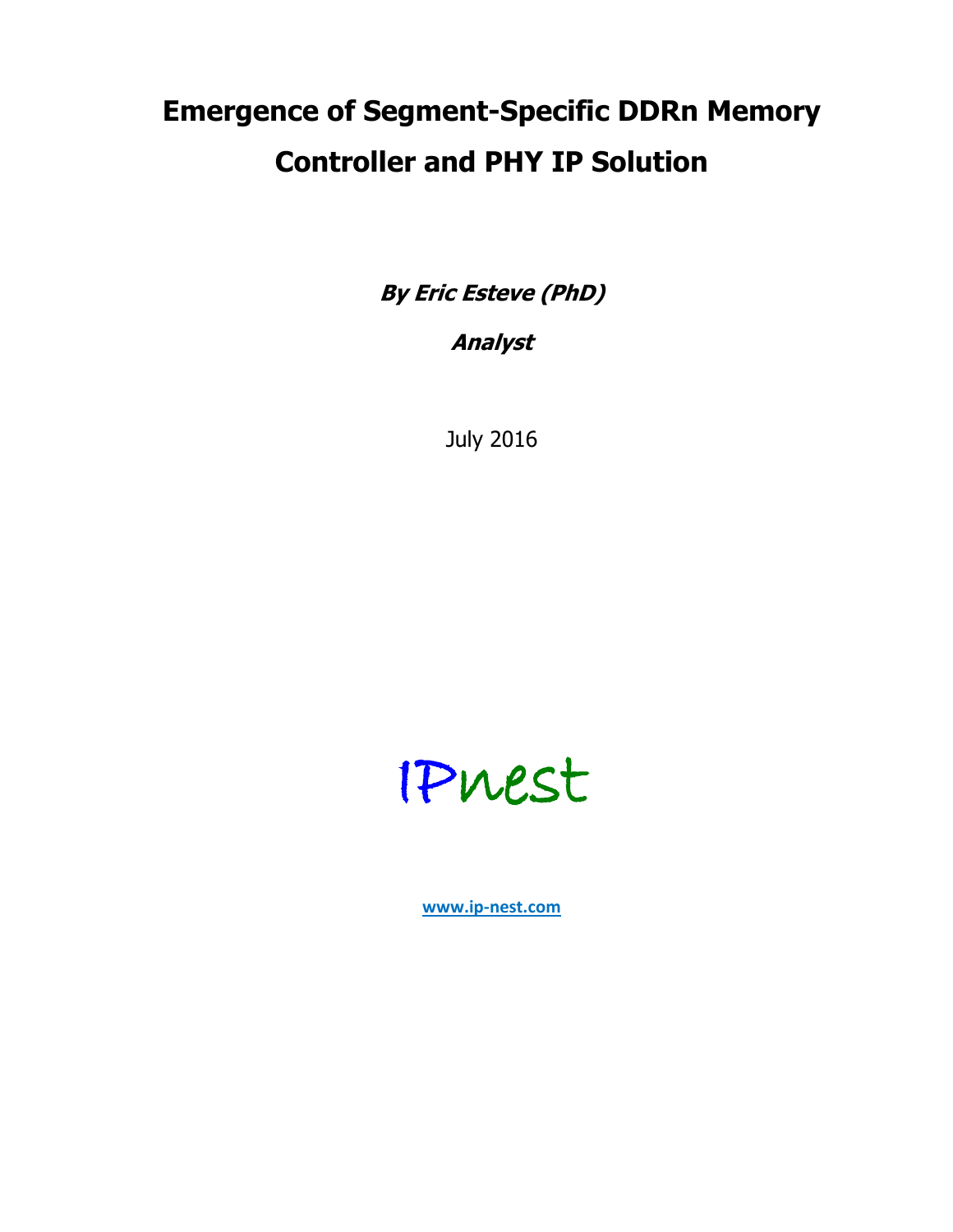# **Emergence of Segment-Specific DDRn Memory Controller IP Solution**

By Eric Esteve (PhD) Analyst, Owner IPnest

This White Paper describes a family of DDRn and LPDDRn memory controller IP solutions specifically configured for different market segments: mobile, high-end consumer and infrastructure. Each option provides the best compromise in terms of power consumption, performance and area (PPA), by varying the optimized feature set, and even the technology node selection between 16nm and 28nm. Such a diversified offering of the same functionality addresses the emergence of new market needs, adapted to specific segments. This paper was prepared by IPnest and sponsored by Cadence, but the opinions and analysis are those of the author.

# **Memory Controller IP Is Clearly the SoC Design IP Masterpiece**

The definition of a system-on-chip (SoC) may sound vague, but it becomes more precise when we consider that the chip integrates a processor. It can be one or multiple CPUs, GPUs or DSP cores, or a combination of those, but the SoC is clearly defined by integrating the processing unit(s), allowing an autonomous system to be built. This processing unit needs to access a large amount of DRAM, implemented outside the chip as SDRAM devices. For many years, the industry has used double data rate (DDR) SDRAM. After the introduction of DDR came the definition of DDR2 protocol, but very soon came the need for a low-power variant, or LPDDR, to support the wireless mobile industry. The semiconductor industry is served today by memory devices supporting various protocols, like DDR4, DDR3, LPDDR4, LPDDR3, GDDR5, HBM, HMC, etc. The trend is clearly to define application specific memory-protocols. But developing many, and different, memory controller IP is resource and time consuming and not the best option for a vendor.



**Figure 1: The Various DRAM Protocols**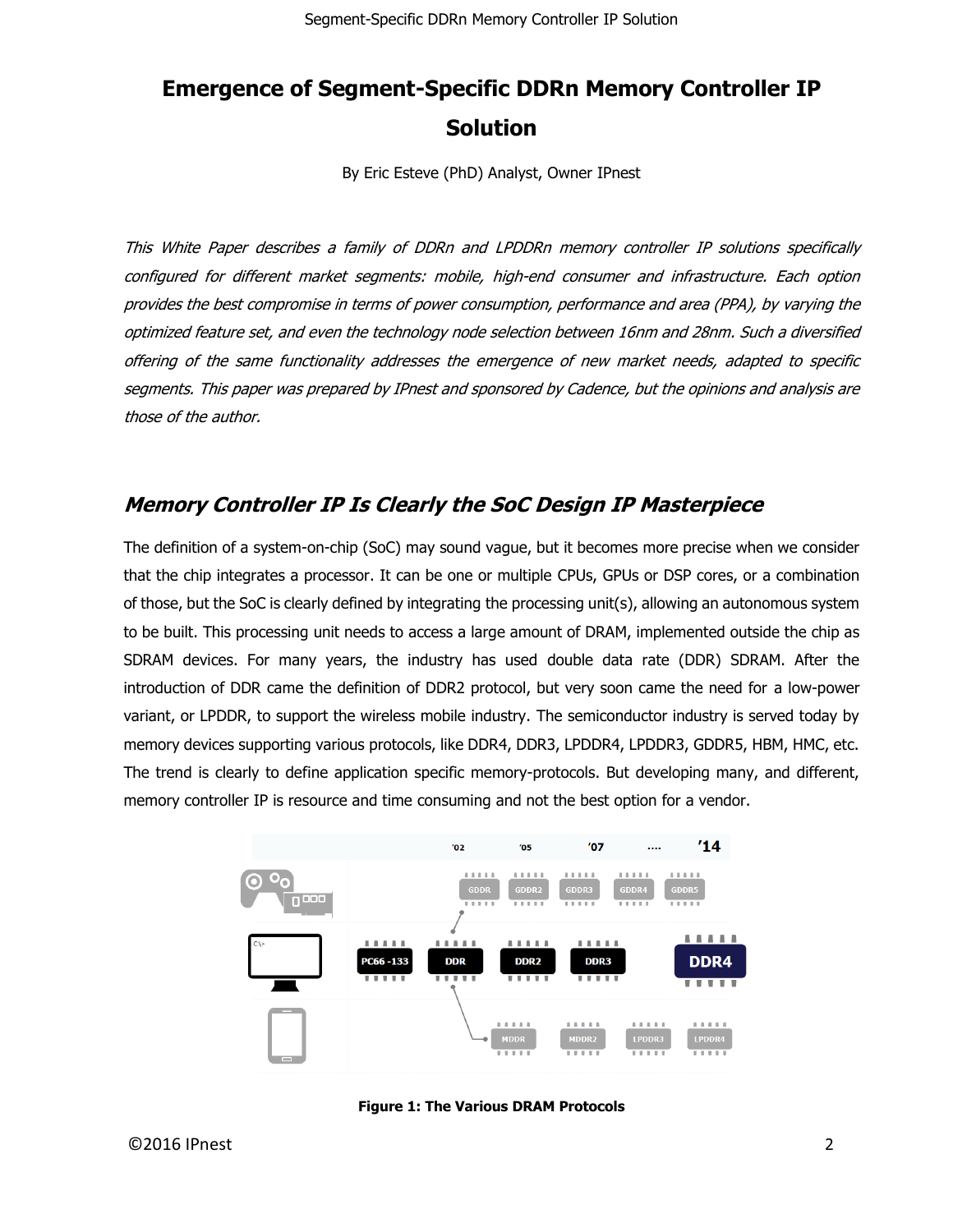Considering the various protocol standards in competition, it would be a wise marketing decision to define a subset of memory controllers supporting a majority of high-volume segments in which applications are both price sensitive and time-to-market driven. Is it possible to define one unique memory interface IP that is able to support various applications? A soft controller IP is by its nature configurable, but the hard PHY IP must be designed for each application. Such a hard macro should be configurable to offer the necessary differentiation that these high-volume segments require. It is interesting to point out the major benefit offered by this unique memory interface IP: robustness and higher reliability. In fact, this unique IP will be integrated by many more chip makers than other IP and the quality will reach maturity level more quickly. Both the SoC integrators and the IP vendor will benefit from an IP concentrating more development and maintenance resource, but which type of memory PHY IP can offer enough configurability?

Let's focus on DDR3/4 and LPDDR3/4 protocols and explore how the related memory PHY IP can be optimized to best support various applications like high-end consumer, mobile and infrastructure. The goal is to rely on one standard hard macro only, which can be fine-tuned to become application specific. The memory PHY IP is the most crucial piece of design in a SoC. If this IP fails, the SoC is simply unusable. That's why the SoC chipmaker will take advantage of a unique memory controller design that is more robust, stable and easier to maintain by the IP vendor versus use of a variety of IP. But chip makers are right when expecting this unique hard macro to be optimized for their application, whether high-end consumer, mobile or infrastructure.

# **Target Applications and Specific Requirements**

Let's review those applications and related market segments where the performance of the integrated memory controller has a direct impact on the system latency or speed, communication bandwidth or power consumption.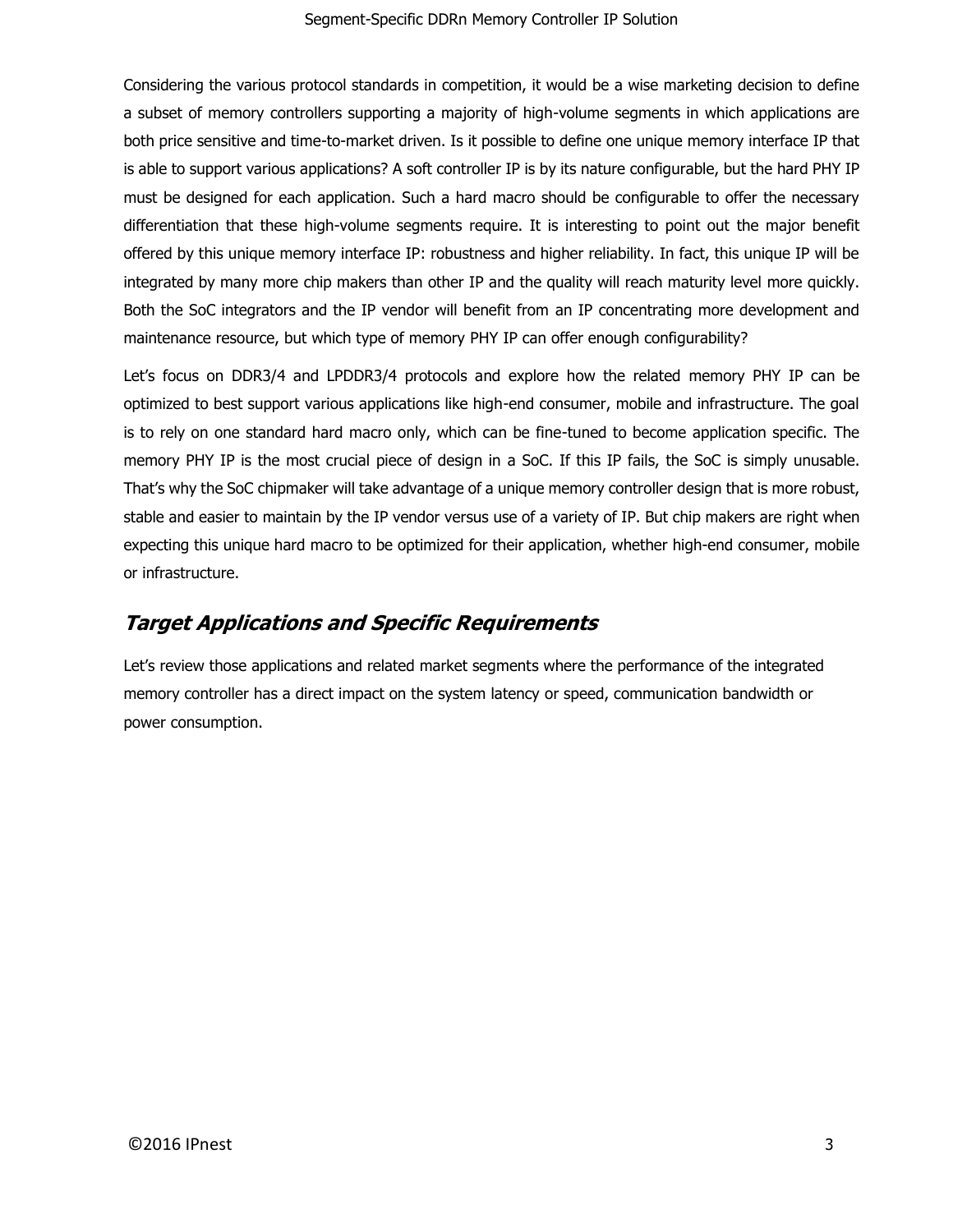# **Infrastructure**



**Figure 2: Infrastructure: Data Center**

The main challenge for the Infrastructure segment, like in data center and networking applications, can be summarized by this data: Applications require 60% more bandwidth every year. SoCs developed for networking applications require the delivery of high bandwidth while running high performance computing and achieving large memory capacity. High bandwidth, along with large memory capacity and performance requirements, directly translate to the memory controller IP requirements, with the controller being expected to deliver more data per cycle at the highest possible frequency. Fulfilling these two requirements, high bandwidth and high performance, is known to generate high power consumption and possible heat dissipation issues. Finally, it's important to remind SoC architects targeting infrastructure segments that these solutions have to provide a rich set of enterprise-class RAS (reliability, availability, and serviceability) features. Reliability is linked to the mean time between failure (MTBF) which means the average time before the system produces incorrect results. Availability is strongly linked with reliability as it's the amount of time a device is actually operating as the percentage of total time it should be operating. Because no system can be 100% perfect, serviceability defines the simplicity and speed with which a system can be repaired.

The right memory controller IP solution will have to fulfill these performance and RAS requirements to best support the infrastructure segment.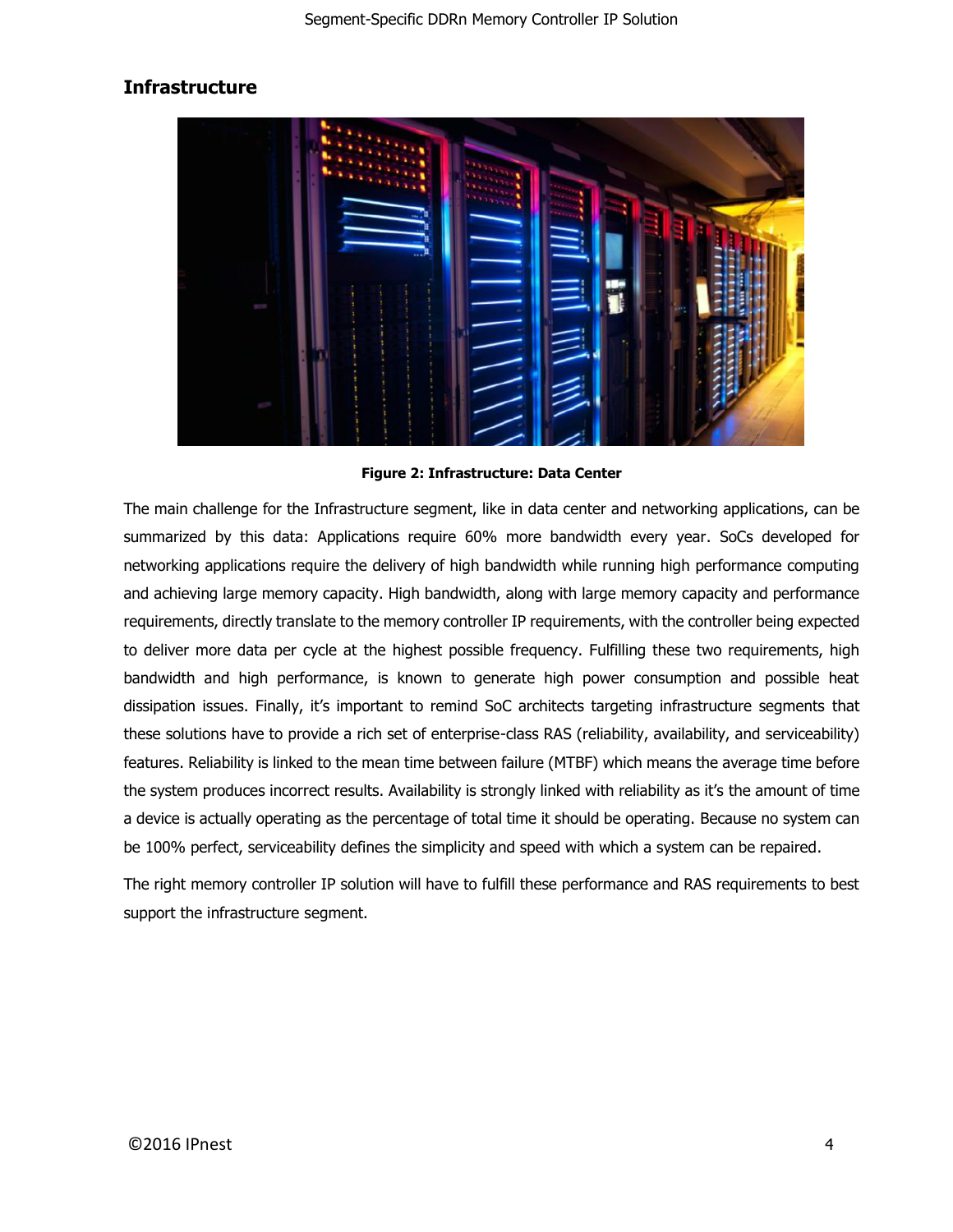### **Mobile**



**Figure 3: Our World Is Going Mobile** 

The smartphone segment is certainly the most competitive for chip makers today, and the application processor SoC is developed on leading-edge technologies. End users expect to benefit from higher image definition, better sound quality, and ever faster and more complex applications pushing the limits of the application processor performance in terms of frequency (higher) and power consumption (the lower, the better). On top of this performance efficiency goal, SoCs developed for mobile are also very cost sensitive. Because the production volume can reach several dozens of millions of units, optimizing the silicon area is a must, even by a fraction of a square millimeter. Keeping in mind these considerations, it's likely that the memory controller IP should also allow using the same SoC to support both the current memory standard and the yet to come new release. This flexibility allows integrating the cheapest DRAM at the time the mobile phone is sold, but without redesigning the SoC.

We can summarize the most important features that the memory controller IP will have to support for mobile applications: high performance, very low power and flexibility.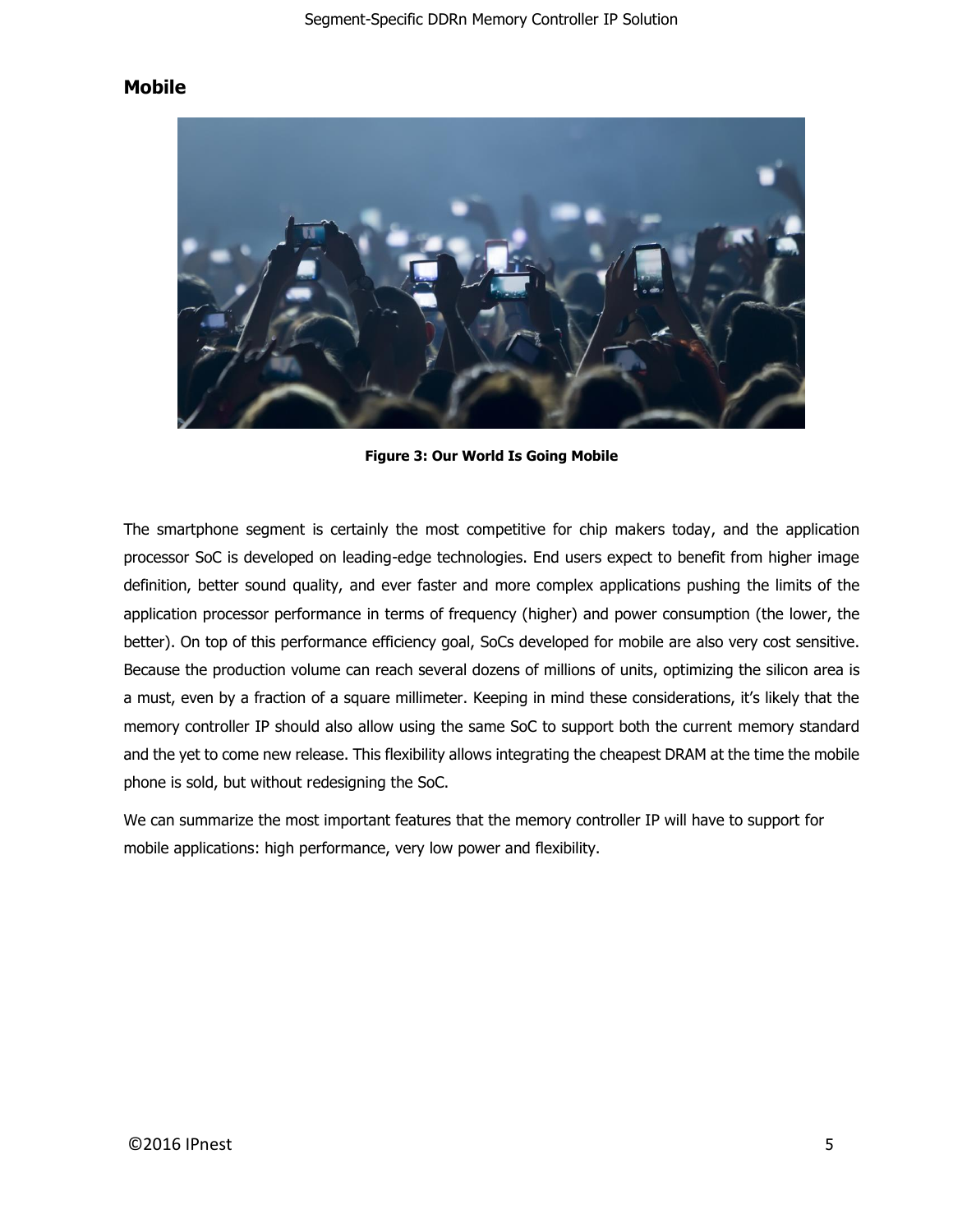### **High End Consumer**



**Figure 4: High End Consumer Example (Home Cinema)**

Defining high-end consumer segments is not as straight forward as it is for a mobile phone or a data-center. In the consumer segment, we expect to list cost-sensitive applications, ranging from automotive entertainment or ADAS to set-top-box or PC peripheral devices. Time to market is important, but not as important as it is for mobile phone application processors. The end user expects to use a system characterized by high data efficiency more than raw performance. Because the final cost has to be optimized, architects have to design a system in such a way as to minimize the number of components and to select as inexpensive a device as possible, while delivering the most attractive user experience. Good time to market, high data efficiency, high system integration, and high cost sensitivity are the requested features. These high-end consumer segments are varied, but their common need is for the best possible flexibility, allowing the end user to always be in a position to select the optimum solution, specifically in terms of cost.

This need for high flexibility is the specification guidance for the memory controller IP serving the high-end consumer segments.

# **Memory Controller IP Solution Specifications by Segment**

Cadence has been the leader in memory controller IP solutions since the Denali acquisition in 2011. The company delivers memory controllers that are a combination of soft (RTL) IP and the PHY or hard IP, supporting various foundries. For example, with TSMC, the company targets 16nm to support mobile and infrastructure applications and 28nm for consumer applications. We will illustrate how Cadence has deployed the concept of a unique but flexible memory controller and PHY hard IP offering that is able to support infrastructure, mobile and high-end consumer segments by means of configurability.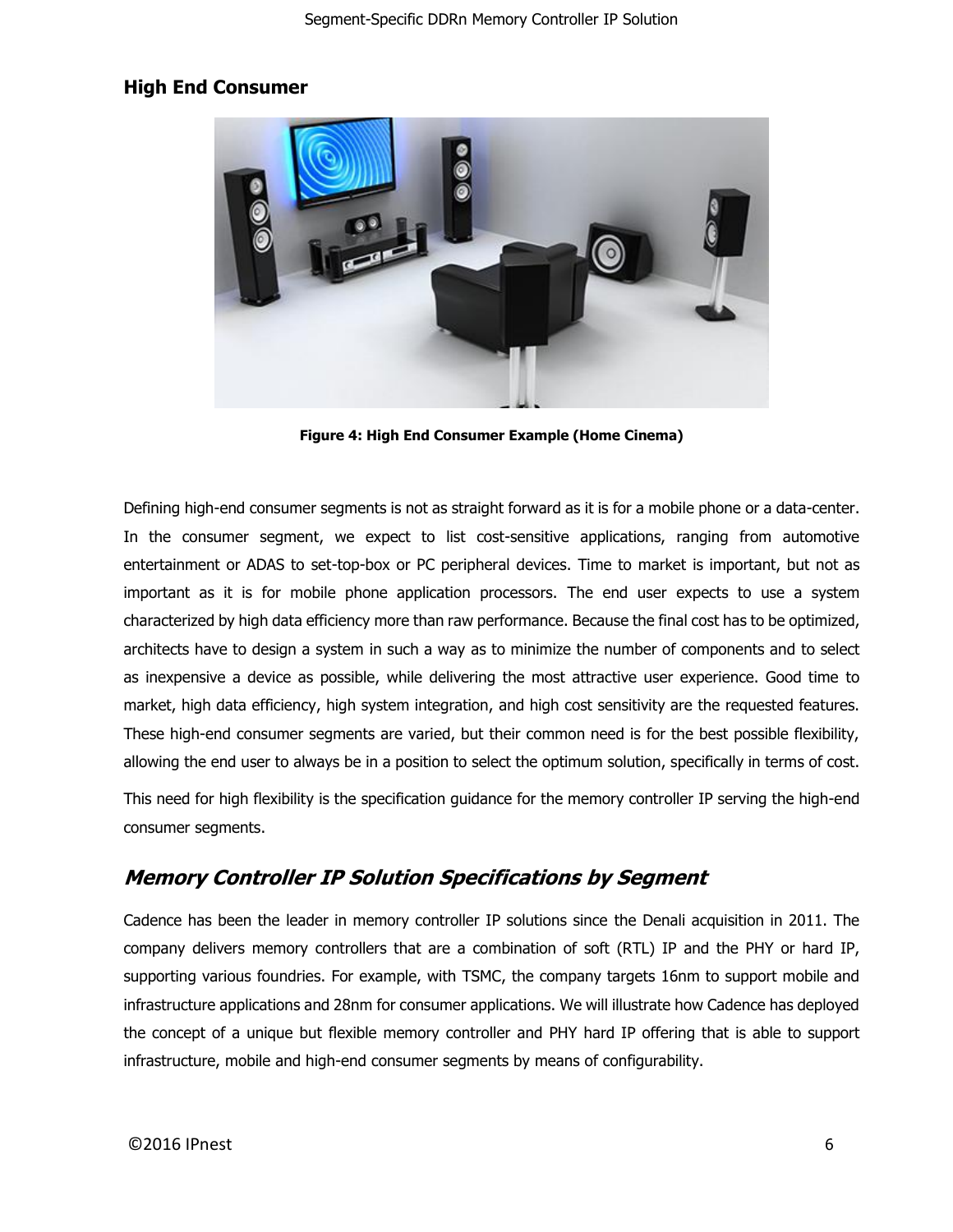# **Infrastructure**



**Figure 5: Demonstrated DDR4 3200Mbps in TSMC 16 FF+ LL**

In the data center and networking segments, the memory controller should support the largest possible bandwidth and memory address and offer the best possible reliability (RAS), all while staying power conscious. The protocols supported include DDR3, DDR3L, and DDR4, as there is no need for LPDDRn support. The maximum PHY clock frequency is 1600MHz and the maximum data rate is 3200Mbps. Note that overclocking is not supported in order to maintain maximum data integrity and reliability. The data buses can be 16, 32, 40, 64 or 72 bits wide, with 72 bits being the default. The address bus can be configured in the 13-18 bits range, 18 bits by default, allowing the user to access the largest possible memory space.

The DQ-to-DQS ratio is kept as low as 4:1 (compared to 8:1 in the other two configurations) to minimize the maximum skew between clock (DQS) and data (DQ). The memory controller supports per-rank-leveling (PRL) as well as write leveling for x4 DRAM. These specifications are intended to maximize data integrity and optimize system reliability.

The DFI (interface between the soft and PHY IP) training mode can be set as PHY independent (PI) or PHY evaluation. During PI training, all the training is done in the PHY. The DFI interface allows the PHY to request memory to be placed into a specific memory state and then take ownership of the DFI (keeping the bus idle). The PHY completes all training operations and then releases the bus. Even if supporting PI requires more functionality in the PHY, it helps to avoid any compatibility issues.

In the infrastructure segments, the CPU must use as much memory space as possible, and using Dual Inline Memory Modules (DIMM) is a must-have feature. The Cadence memory controller IP solution supports registered DIMMs (RDIMM), unregistered DIMMs (UDIMM) and load reduced DIMMs (LRDIMM). Note that this feature is infrastructure specific and these DIMMs are not supported in the other segments.

This memory controller supports 3DS specification, with two, four or eight devices stacked and a default value of four devices. 3DS definition enables DRAM stacking with better electrical characteristics, as the memory devices are connected using a Through-Silicon-Via (TSV) instead of wire bonding. The memory controller will only communicate with the master (DRAM) chip, minimizing signal load.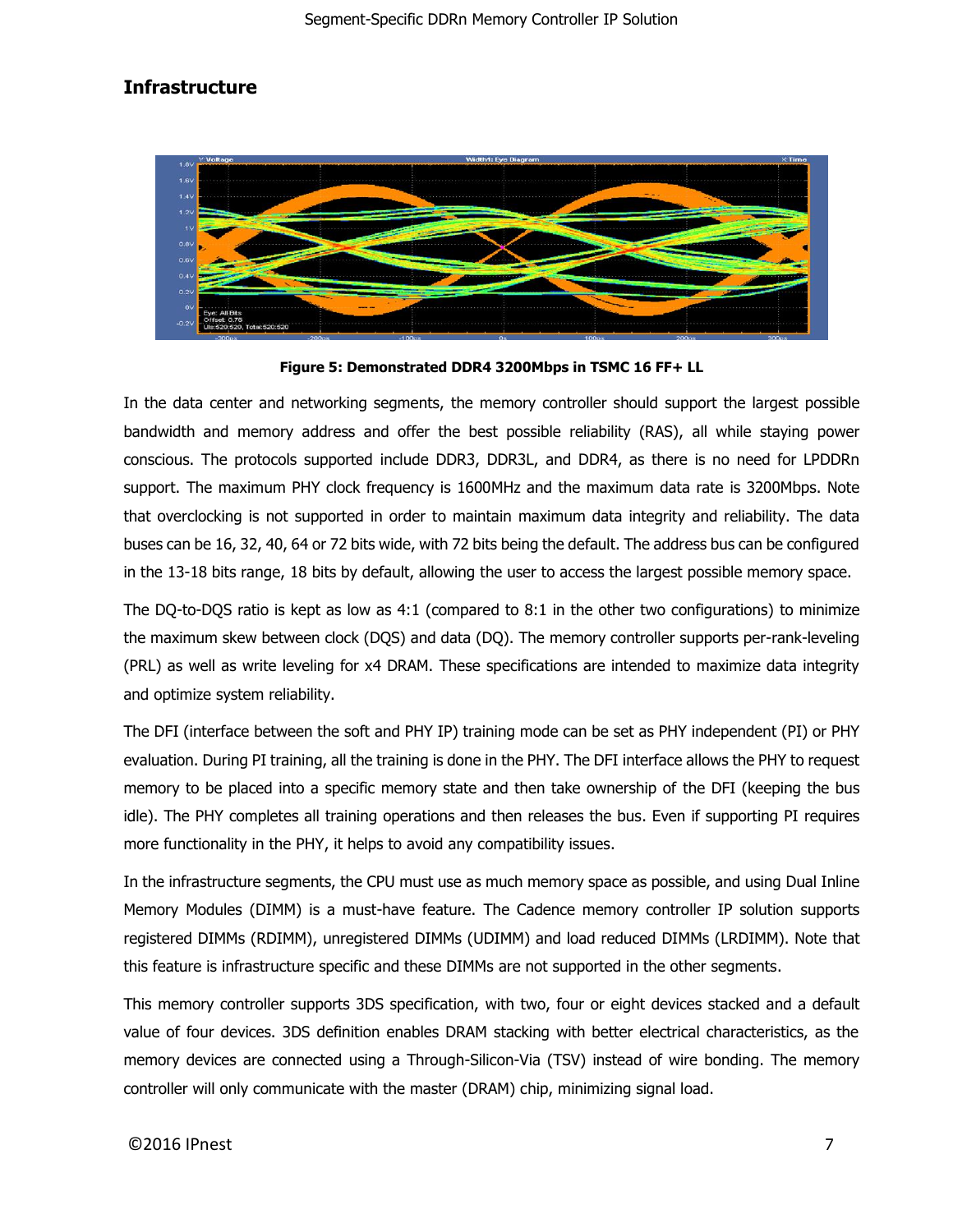A final point to consider is that the infrastructure-oriented memory controller does not support power gating, unlike the memory controller targeting high-end consumer or mobile segments.

### **Mobile**



**Figure 6: Demonstrated LPDDR4 3200Mbps in TSMC 16 FF+ LL**

The protocols supported in the mobile segment include LPDDR3, and LPDDR4, as DDRn support would lead to extra power consumption. The maximum PHY clock frequency is 1600 MHz and the maximum data rate 4266Mbps, indicating that overclocking is supported. It may look strange to see a higher data rate for mobile than for infrastructure - until you realize that the end user expects to benefit from good entertainment experience, and is not necessarily expect the maximum possible data integrity. When watching a video, this high data rate guarantees good image quality, but when/if a wrong pixel (due to one data bit in error) is inserted in the movie or video, it doesn't impact the user experience.

The data buses can be 16-, 32, 40, 64, 72 bits wide, with 32 bits being the default. The address bus can be configured at 10 bits (for LPDDR3 only) or 12 bits, far lower values than for the infrastructure segment. In fact, the capacity of the DRAM integrated in a mobile phone is limited to a few GBytes and there is no need to support a wider address bus.

The DQ-to-DQS ratio is 8:1, a relaxed specification compared to the previous configuration (infrastructure), and the maximum skew between clock (DQS) and data (DQ) is probably higher. The memory controller only supports PRL, there is no support for write leveling for x4 DRAM. The DFI training mode is set only to PI. In the mobile segment, the memory controller specification must be kept as simple as possible to allow the fastest possible design: rather than RAS features, the main concern is time to market!

There is no 3DS support in this memory controller option, as this choice aligns with the mobile industry status. No complex and expensive TSV implementation for DDR4 is needed.

The last feature, power gating, is really associated with the mobile industry needs. For the end user, the capability of the smartphone to be used as long as possible before having to be charged can be the main factor influencing a purchase decision; it's certainly within the top three concerns when buying a system. That's why the memory controller IP targeted for the mobile industry should provide a power-gating feature.

#### $\bigcirc$ 2016 IPnest 8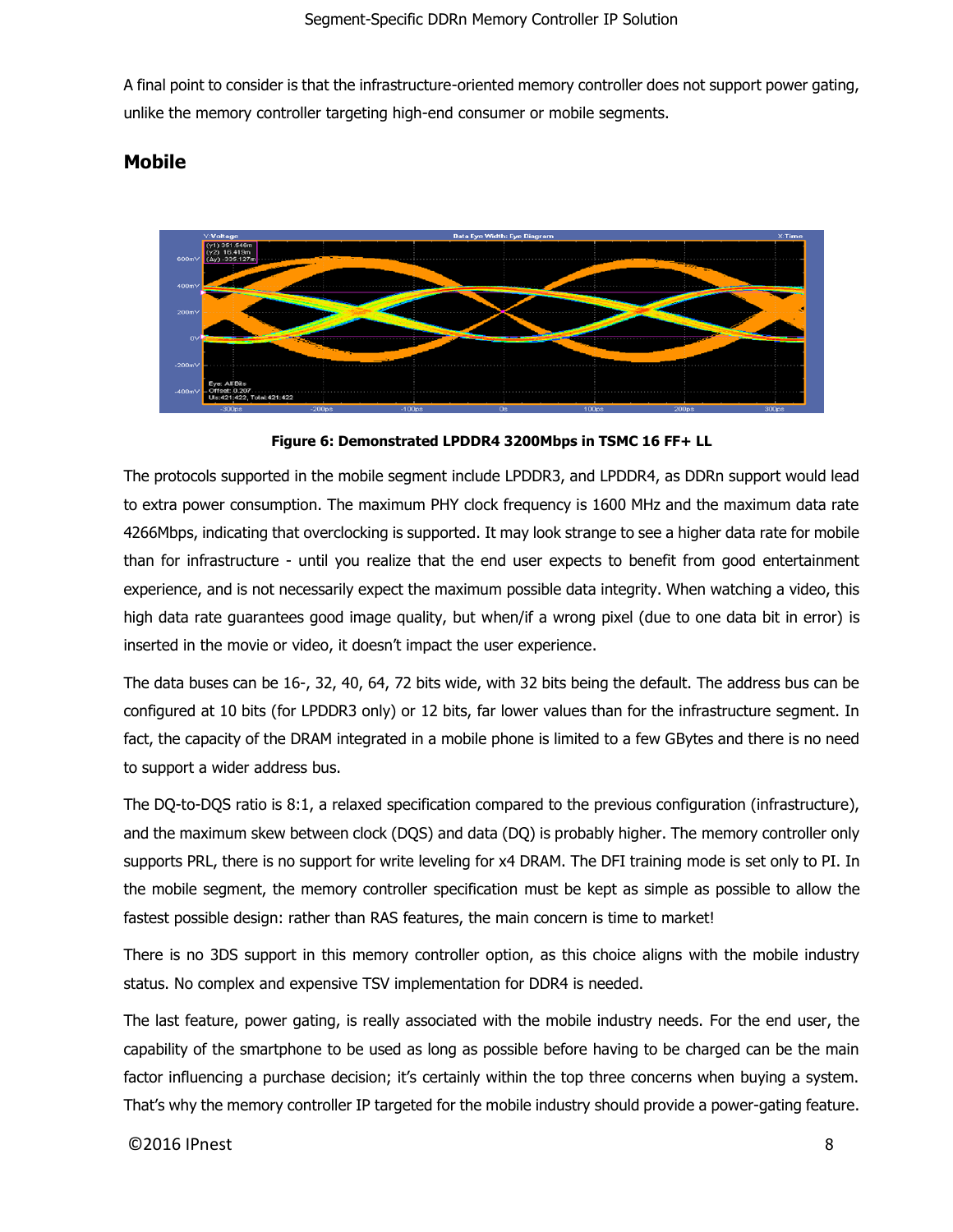# **High End Consumer**

If we remember that the consumer segments are varied, but all cost sensitive, we understand that the system designers need flexibility first. This flexibility allows the selection of the cheapest DRAM device at the time of system release as well as the ability to change the supported protocol for opportunistic reasons. That's why this memory controller IP supports all of the following protocols: DDR3, DDR3L, DDR4, LPDDR4, LPDDR3, and even LPDDR2.

Moreover, the SoC architect should have an extended choice for the technology node. Selecting FinFET technology like 16nm may be an option too expansive in term of non-recurring engineering costs (NRE), as it is not optimized in terms of time to market for a SoC targeting high-end consumer applications, especially if the SoC doesn't need the highest performance. Cadence has developed the same memory controller and PHY IP solution for 28nm to offer another option for the high-end consumer segment.

For this high-end consumer-oriented memory controller, the only difference between 16nm and 28nm is the maximum data rate: the memory controller supports a data rate up to 4266Mbps in 16nm, but only 3200Mbps in 28nm. All the other features are identical.

The high-end consumer-specific memory controller IP is very similar to the memory controller supporting mobile applications and we will only highlight the few differences in term of supported features, as the other features are equivalent to the mobile-specific memory controller. The number of address bits is 13 to 17 (by default 17) for the consumer option, 10 to 12 for the mobile option. In fact, the high-end consumer segment application may integrate larger memory space than mobile. The number of Clock Enable signals is 1, 2, 4 or 8 (4 by default) for the consumer option, when it's only 1, 2 or 4 (2 by default) for the mobile.

The memory controller IP configurations dedicated to the high-end consumer applications are characterized by a much greater flexibility than for mobile, as a consumer system may support all the possible protocols, and the PHY can adapt to a SoC in 28nm in addition to 16nm.

# **Conclusion**

The evolution of Moore's law leads us to re-consider technology choices with respect to the targeted market segment, as selection of the most advanced technology node is no longer the only available option. It may be wiser to select 28nm instead of 16nm for segments like high-end consumer, for example. These considerations are pushing memory controller IP vendors to offer differentiated products in each targeted segment. The differentiation is also made through configuration of various features, like power gating, 3D stacking support, number of address bits, overclocking, and more. We have described three configurations, where the memory controller is optimized to best support the specific requirements of high-end consumer, mobile, and infrastructure applications.